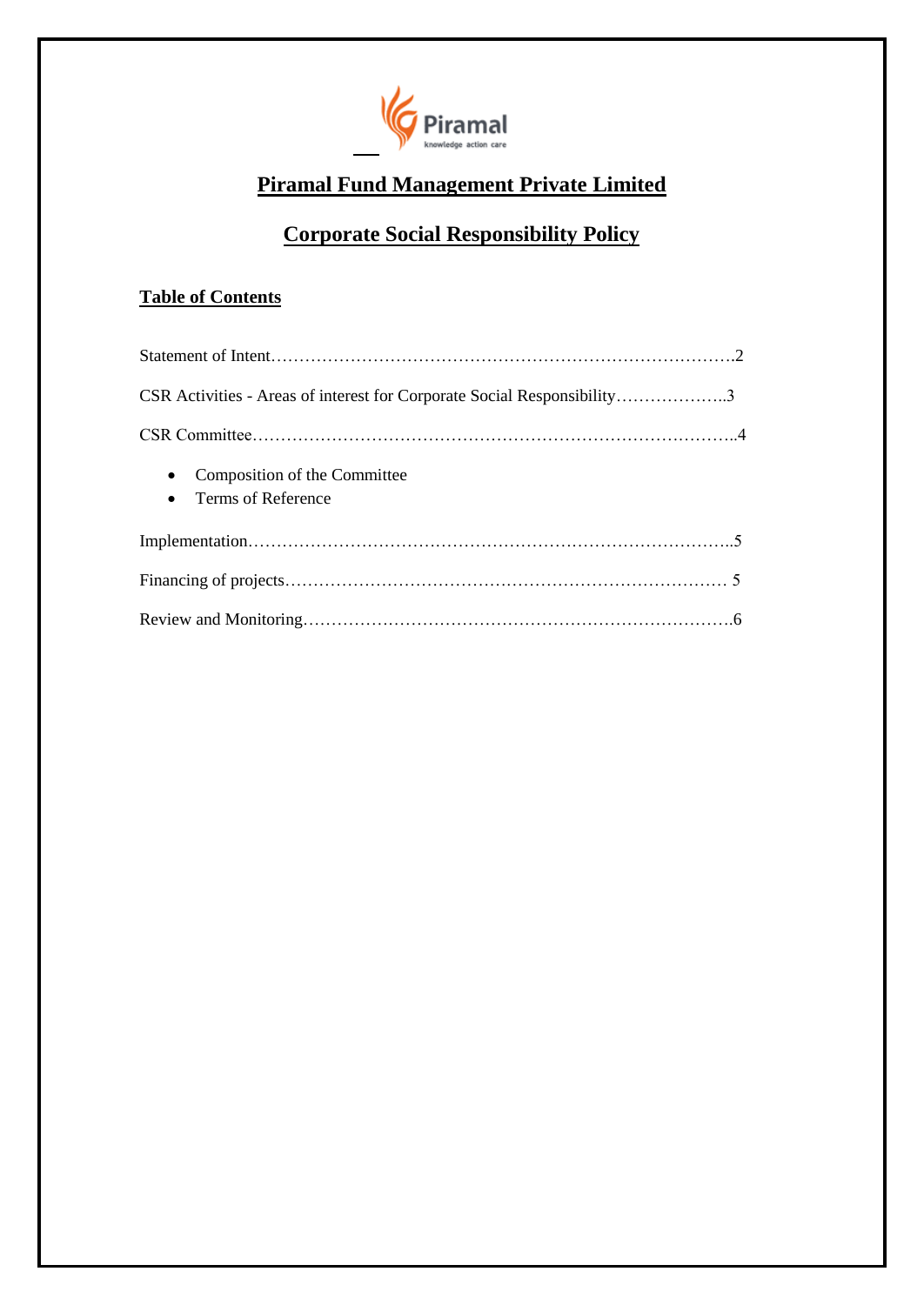### **Statement of Intent**

India faces enormous challenges in provision of basic public services to large parts of the population, both in rural and urban centers. The Government has, over the years, made strides in bridging gaps in supply of public services through large interventions and programmes with a national footprint. Most of these programmes have received strong budgetary support to expand their reach. However, a lot of ground is to be covered in improving the quality of these services, albeit at a reasonable cost.

The country currently benefits from a demographic dividend – the large percentage of young and income generating population is India's strength. There is, at the same time, a strong need to ensure that the youth are offered opportunities – to enhance their skills that can help the country maximize economic opportunities and to develop skills, empathy and ethical standards that would aid the process of nation building.

There is also a growing realization that complex and seemingly insurmountable social problems cannot be solved by individual organizations or a single stakeholder group. It requires different parts of the ecosystem such as funders, government, non-profits, corporates and media to work collaboratively to create long-term social change.

In doing so, Piramal Fund Management Private Limited (PFMPL or Company) believes that:

- It can play a meaningful role in bringing professionalism, leadership and discipline to projects in pursuit of Corporate Social Responsibility (CSR)
- Innovation can play a crucial role in developing 'out of the box' solutions to seemingly intractable problems
- It is crucial that any solution backed by the Company has the potential to achieve scale and be replicable across large geographies of India. In doing so, the Company will actively seek partnerships, with government and private entities, in an open source relationship that seek to maximize the impact of its solutions

The CSR policy of the Company will be guided by the core values of the Group:

#### **Knowledge**

| <b>Expertise:</b> | We strive for a deeper understanding of our domain |
|-------------------|----------------------------------------------------|
| • Innovation:     | We aspire to do things creatively                  |

#### **Action**

|            | <b>Entrepreneurship:</b> We are empowered to act decisively and create value |
|------------|------------------------------------------------------------------------------|
| Integrity: | We are consistent in our thought, speech and action                          |

#### **Care**

| ■ Trusteeship:     | We protect and enhance the interests of our customers, |
|--------------------|--------------------------------------------------------|
|                    | community, employees, partners and shareholders        |
| <b>E</b> Humility: | We aspire to be the best, yet strive to be humble      |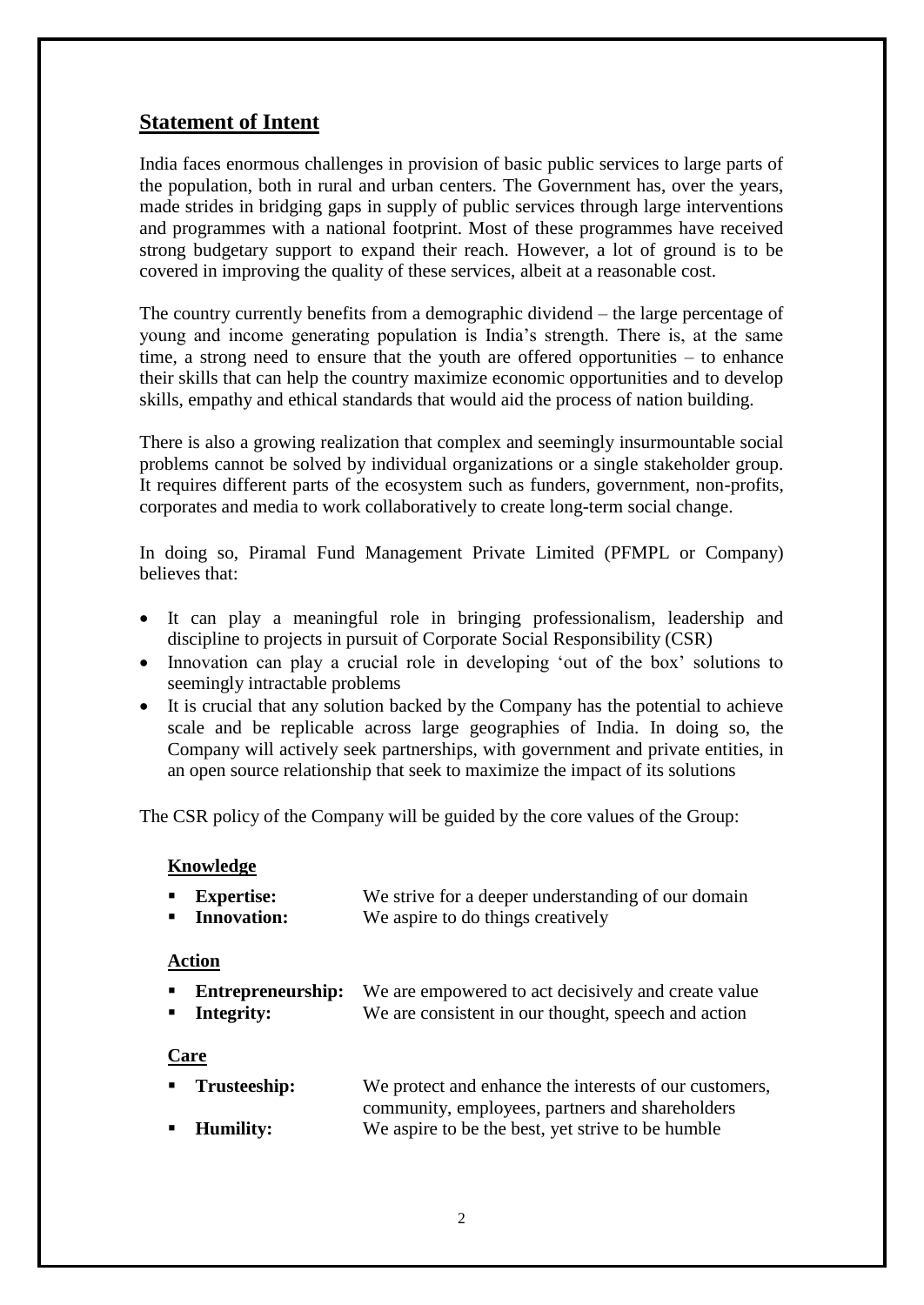# **CSR Activities**

#### **Areas of interest for Corporate Social Responsibility**

The Company has chosen the following areas for undertaking its CSR activities. These activities are covered under Schedule VII of the Companies Act, 2013:

- 1. Promoting preventive healthcare and enabling availability of safe drinking water
- 2. Promoting education, including special education and employment enhancing vocation skills especially among children, women, elderly and the differentlyabled and livelihood enhancement projects
- 3. Promoting gender equality and empowering women
- 4. Ensuring environmental sustainability, ecological balance, protection of flora and fauna, animal welfare, agroforestry, conservation of natural resources and maintaining quality of soil, air and water
- 5. Contribution to PM National Relief Fund or any fund set up by Central Government for socio-economic development and relief and welfare of Scheduled Castes, Scheduled Tribes and other backward classes, minorities and women
- 6. Contributions or funds provided to technology incubators located within academic institutions which are approved by the Central Government
- 7. Rural Development Projects

The CSR Committee may recommend any of the above activities and periodically review them. These focus areas may be reviewed by the CSR Committee from time to time and maybe modified to also include such other CSR initiatives which are covered under Schedule VII of the Companies Act, 2013 (as amended from time to time), as maybe recommended by the CSR Committee. The CSR Committee is also authorized to recommend changes in the policy, in line with the emerging societal circumstances and in consideration of changing national priorities of the government.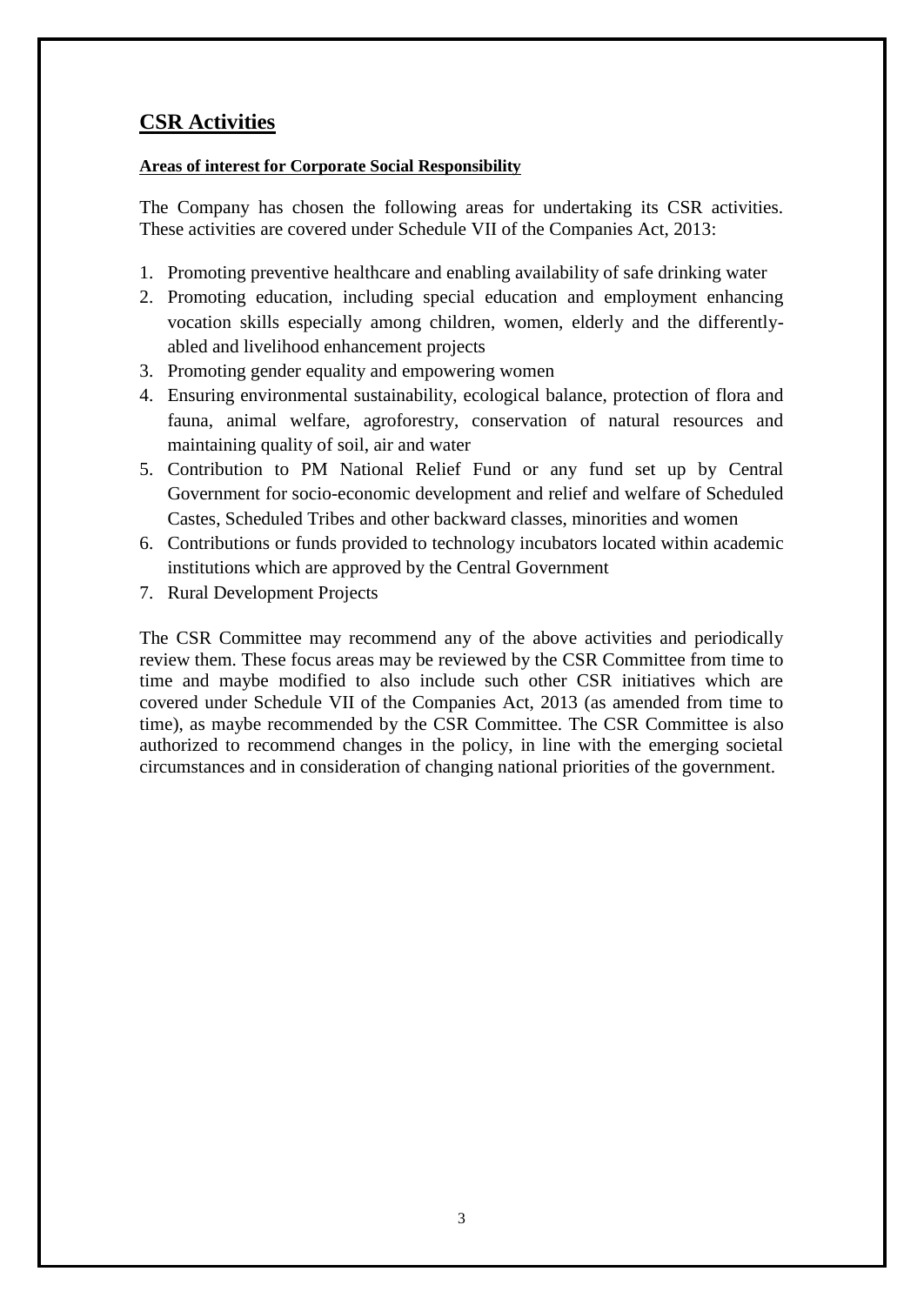# **Corporate Social Responsibility Committee**

#### **Composition of CSR Committee**

The Board has established a Committee of the Board as the Corporate Social Responsibility Committee. The Committee comprises three directors of the Board and its composition meets the requirements of Companies Act, 2013.

The Committee will meet as frequently as desired, to review policies, discuss the strategy, review project progress and set the direction for the future.

#### **Terms of reference**

The terms of reference of the CSR Committee are as follows:

- 1. Recommend to the Board, a CSR Policy (and modifications thereto from time to time) which shall indicate the CSR activities to be undertaken by the Company
- 2. Approve specific projects, either new or ongoing, in pursuance of the Areas of Interest outlined in this policy
- 3. Recommend the amount of expenditure to be incurred on the CSR activities
- 4. Review the progress of CSR activities being undertaken by the Company on a regular basis through discussions and field visits
- 5. Monitor the CSR Policy of the Company from time to time and institute a transparent monitoring mechanism for implementation of the CSR projects Undertake such activities and carry out such functions as may be provided under Section 135 of the Companies Act 2013 and the Rules prescribed thereunder
- 6. Undertake such activities and carry out such functions as may be provided under Section 135 of the Companies Act 2013 and the Rules prescribed thereunder
- 7. Identify the Companies with which the Company can collaborate for carrying its CSR activities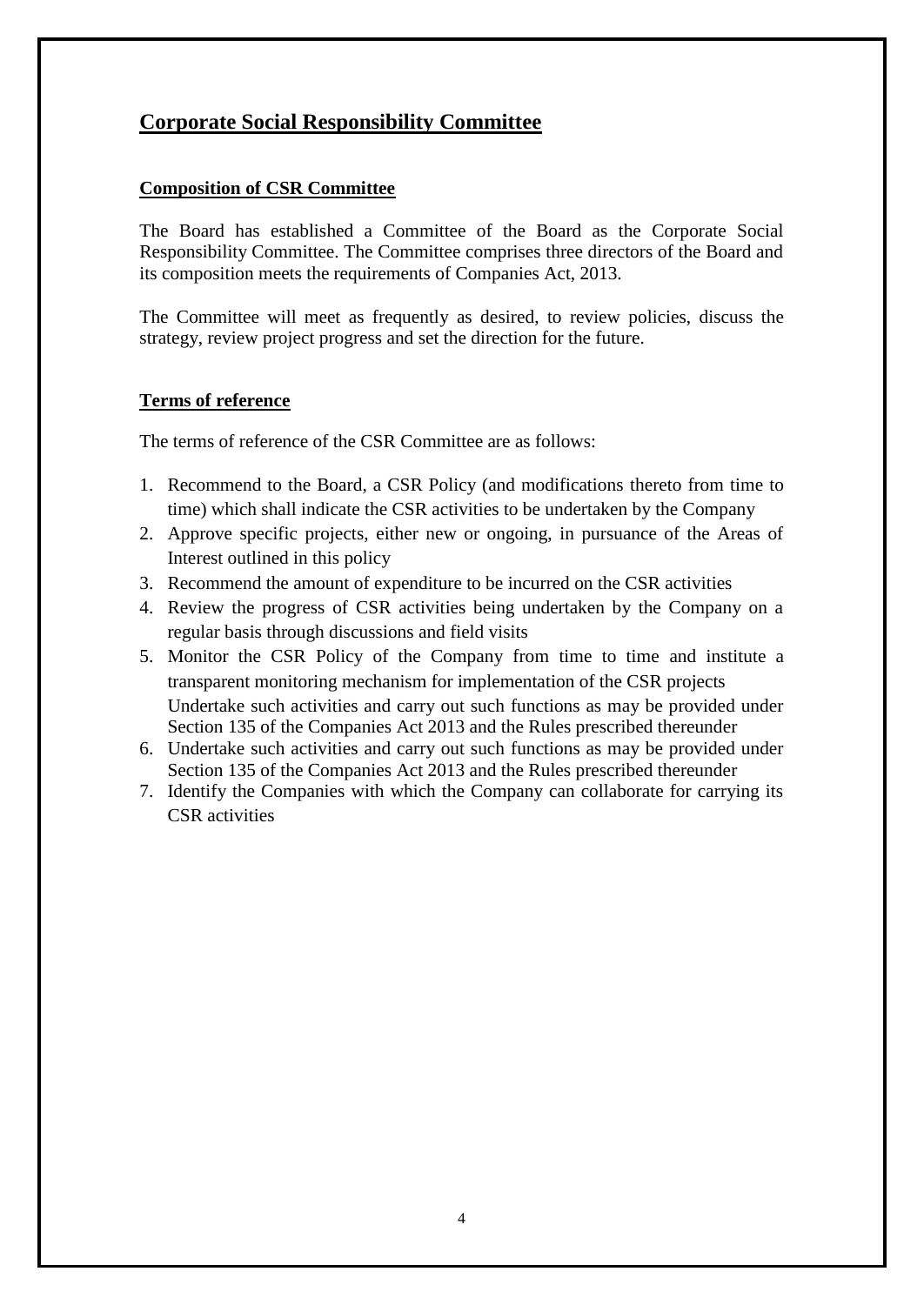### **Implementation**

The CSR activities of the Company are undertaken as projects or programmes or activities, either new or ongoing in line with the CSR Policy.

The Company may undertake CSR activities either directly by itself or through any of the following entities that have been established:

- a. Any one or more companies established by the Company or its Subsidiary or associate company under Section 8 of the Act
- b. Registered Trust
- c. Registered Society

The Company may pursue CSR Activities either on its own, including through donations or through other entities engaged in CSR activities.

Where the Company undertakes CSR Activities through an entity which is not established by the Company or its holding company or subsidiary or associate company, the entity is required to have an established track record of three years in undertaking similar programmes or projects. In such cases, the projects to be undertaken through these entities, the modalities for utilization of funds on such projects and the monitoring and reporting mechanism would be specified.

The Company may also collaborate with other companies for undertaking projects or programmes or CSR activities in such a manner that the CSR Committee of such companies are in a position to report on such projects or programmes separately in accordance with the rules laid down under the Companies Act, 2013.

The CSR Activities specified under this Policy would be undertaken only in India. As part of its overall CSR Policy, the Company implements Employee Social Impact (ESI) - its ongoing programme offering volunteering opportunities for its employees.

## **Financing of projects**

The Board shall ensure that the amount spent in CSR every year is, at least, two percent of the average net profits of the Company made during the three immediately preceding financial years. The amount of net profit will be calculated in accordance with the CSR Rules prescribed under the Companies Act, 2013.

The expenditure on CSR eligible for the purposes of this policy shall include all expenditure on projects or programmes or activities approved by the Board on the recommendation of the CSR Committee. Any contribution to the corpus for implementation of the projects or programmes or activities will also qualify as CSR expenditure.

Any surplus arising out of the implementation of projects or programmes or activities shall not form part of the business profit of the Company. Such surplus shall be retained in the same project or programme.